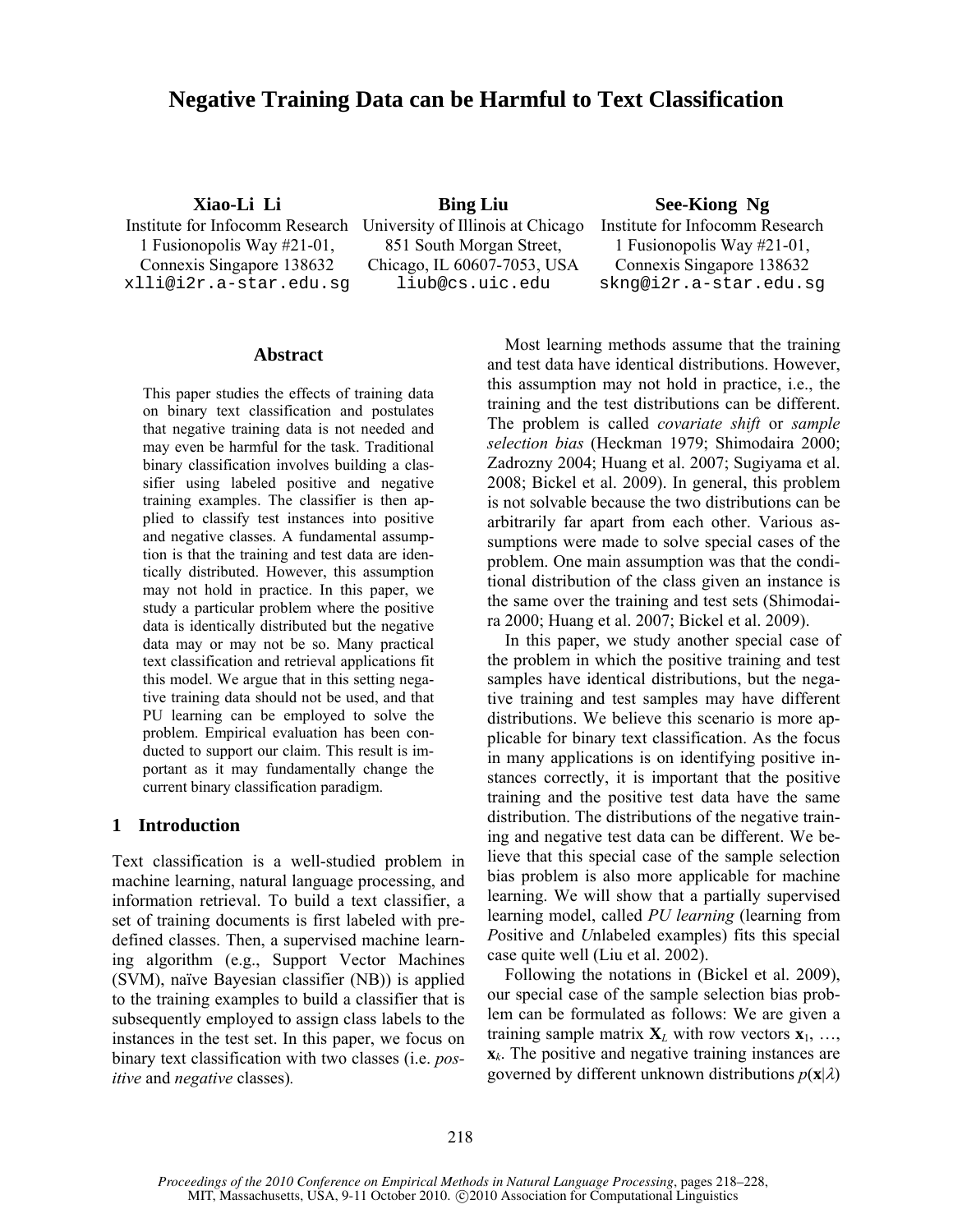and  $p(\mathbf{x}|\delta)$  respectively. The element  $y_i$  of vector **y**  $=(y_1, y_2, ..., y_k)$  is the class label for training instance  $x_i$  ( $y_i \in \{+1, -1\}$ , where  $+1$  and  $-1$  denote positive and negative classes respectively) and is drawn based on an unknown target concept  $p(y|\mathbf{x})$ . In addition, we are also given an unlabeled test set in matrix  $\mathbf{X}_T$  with rows  $\mathbf{x}_{k+1}, \ldots, \mathbf{x}_{k+m}$ . The (hidden) positive test instances in  $X_T$  are also governed by the unknown distribution  $p(\mathbf{x}|\lambda)$ , but the (hidden) negative test instances in  $X_T$  are governed by an unknown distribution,  $p(\mathbf{x}|\theta)$ , where  $\theta$  may or may not be the same as  $\delta$ .  $p(\mathbf{x}|\theta)$  and  $p(\mathbf{x}|\delta)$  can differ arbitrarily, but there is only one unknown target conditional class distribution  $p(y|\mathbf{x})$ .

This problem setting is common in many applications, especially in those applications where the user is interested in identifying a particular type of documents (i.e. binary text classification). For example, we want to find sentiment analysis papers in the literature. For training a text classifier, we may label the papers in some EMNLP proceedings as sentiment analysis (positive) and non-sentiment analysis (negative) papers. A classifier can then be built to find sentiment analysis papers from ACL and other EMNLP proceedings. However, this labeled training set will not be appropriate for identifying sentiment analysis papers from the WWW, KDD and SIGIR conference proceedings. This is because although the sentiment analysis papers in these proceedings are similar to those in the training data, the non-sentiment analysis papers in these conferences can be quite different. Another example is email spam detection. A spam classification system built using the training data of spam and non-spam emails from a university may not perform well in a company. The reason is that although the spam emails (e.g., unsolicited commercial ads) are similar in both environments, the non-spam emails in them can be quite different.

One can consider labeling the negative data in each environment individually so that only the negative instances relevant to the testing environment are used to train the classifier. However, it is often impractical (if not impossible) to do so. For example, given a large blog hosting site, we want to classify its blogs into those that discuss stock markets (positive), and those that do not (negative). In this case, the negative data covers an arbitrary range of topics. It is clearly impractical to label all the negative data.

Most existing methods for addressing the sam-

ple selection bias problem work as follows. First, they estimate the bias of the training data based on the given test data using statistical methods. Then, a classifier is trained on a weighted version of the original training set based on the estimated bias. In this paper, we show that our special case of the sample selection bias problem can be solved in a much simpler and somewhat radical manner—by simply discarding the negative training data altogether. We can use the positive training data and the unlabeled test data to build the classifier using the PU learning model (Liu et al. 2002).

PU learning was originally proposed to solve the learning problem where no labeled negative training data exist. Several algorithms have been developed in the past few years that can learn from a set of labeled positive examples augmented with a set of unlabeled examples. That is, given a set *P* of positive examples of a particular class (called the *positive* class) and a set *U* of unlabeled examples (which contains both hidden positive and hidden negative examples), a classifier is built using *P* and *U* to classify the data in *U* as well as future test data into two classes, i.e., those belonging to *P* (positive) and those not belonging to *P* (negative). In this paper, we also propose a new PU learning method which gives more consistently accurate results than the current methods.

Our experimental evaluation shows that when the distributions of the negative training and test samples are different, PU learning is much more accurate than traditional supervised learning from the positive and negative training samples. This means that the negative training data actually harms classification in this case. In addition, when the distributions of the negative training and test samples are identical, PU learning is shown to perform equally well as supervised learning, which means that the negative training data is not needed.

This paper thus makes three contributions. First, it formulates a new special case of the sample selection bias problem, and proposes to solve the problem using PU learning by discarding the negative training data. Second, it proposes a new PU learning method which is more accurate than the existing methods. Third, it experimentally demonstrates the effectiveness of the proposed method and shows that negative training data is not needed and can even be harmful. This result is important as it may fundamentally change the way that many practical classification problems should be solved.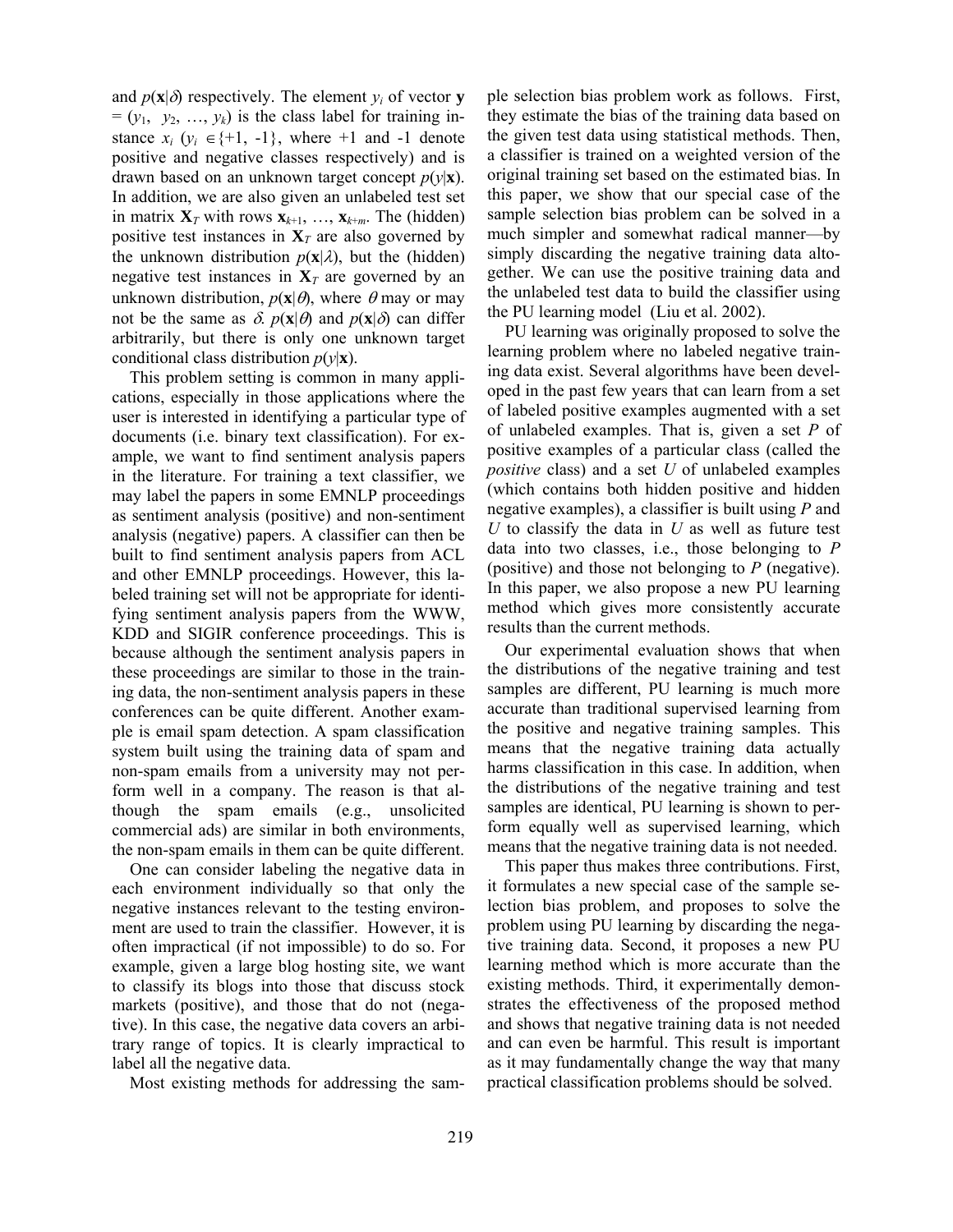# **2 Related Work**

A key assumption made by most machine learning algorithms is that the training and test samples must be drawn from the same distribution. As mentioned, this assumption can be violated in practice. Some researchers have addressed this problem under *covariate shift* or *sample selection bias*. Sample selection bias was first introduced in the econometrics by Heckman (1979). It came into the field of machine learning through the work of Zadrozny (2004). The main approach in machine learning is to first estimate the distribution bias of the training data based on the test data, and then learn using weighted training examples to compensate for the bias (Bickel et al. 2009).

Shimodaira (2000) and Sugiyama and Muller (2005) proposed to estimate the training and test data distributions using kernel density estimation. The estimated density ratio could then be used to generate weighted training examples. Dudik et al. (2005) and Bickel and Scheffer (2007) used maximum entropy density estimation, while Huang et al. (2007) proposed kernel mean matching. Sugiyama et al. (2008) and Tsuboi et al. (2008) estimated the weights for the training instances by minimizing the Kullback-Leibler divergence between the test and the weighted training distributions. Bickel et al. (2009) proposed an integrated model. In this paper, we adopt an entirely different approach by dropping the negative training data altogether in learning. Without the negative training data, we use PU learning to solve the problem (Liu et al*.* 2002; Yu et al. 2002; Denis et al. 2002; Li et al. 2003; Lee and Liu, 2003; Liu et al. 2003; Denis et al. 2003; Li et al. 2007; Elkan and Noto, 2008; Li et al. 2009; Li et al. 2010). We will discuss this learning model further in Section 3.

Another related work to ours is transfer learning or domain adaptation. Unlike our problem setting, transfer learning addresses the scenario where one has little or no training data for the target domain, but has ample training data in a related domain where the data could be in a different feature space and follow a different distribution. A survey of transfer learning can be found in (Pan and Yang 2009). Several NLP researchers have studied transfer learning for different applications (Wu et al. 2009a; Yang et al. 2009; Agirre & Lacalle 2009; Wu et al. 2009b; Sagae & Tsujii 2008; Goldwasser & Roth 2008; Li and Zong 2008; Andrew et al.

2008; Chan and Ng 2007; Jiang and Zhai 2007; Zhou et al. 2006), but none of them addresses the problem studied here.

# **3 PU Learning Techniques**

In traditional supervised learning, ideally, there is a large number of labeled positive and negative examples for learning. In practice, the negative examples can often be limited or unavailable. This has motivated the development of the model of *learning from positive and unlabeled examples*, or PU learning, where *P* denotes a set of positive examples, and *U* a set of unlabeled examples (which contains both hidden positive and hidden negative instances). The PU learning problem is to build a classifier using *P* and *U* in the absence of negative examples to classify the data in *U* or a future test data *T*. In our setting, the test set *T* will also act as the unlabeled set *U*.

PU learning has been investigated by several researchers in the past decade. A study of PAC learning for the setting under the statistical query model was given in (Denis, 1998). Liu et al. reported the sample complexity result and showed how the problem may be solved (Liu et al., 2002). Subsequently, a number of practical algorithms (e.g., Liu et al., 2002; Yu et al., 2002; Li and Liu, 2003) were proposed. They generally follow a two-step strategy: (i) identifying a set of *reliable negative* documents *RN* from the unlabeled set; and then (ii) building a classifier using *P* (positive set), *RN* (reliable negative set) and *U*-*RN* (unlabelled set) by applying an existing learning algorithm (such as naive Bayesian classifier or SVM) iteratively. There are also some other approaches based on unbalanced errors (e.g., Liu et al. 2003; Lee and Liu, 2003; Elkan and Noto, 2008).

In this section, we first introduce a representative PU learning technique S-EM, and then present a new technique called CR-SVM.

#### **3.1 S-EM Algorithm**

S-EM (Liu et al. 2002) is based on naïve Bayesian classification (NB) (Lewis, 1995; Nigam et al., 2000) and the EM algorithm (Dempster et al. 1977). It has two steps. The first step uses a *spy* technique to identify some *reliable negatives* (*RN*) from the unlabeled set *U* and the second step uses the EM algorithm to learn a Bayesian classifier from *P*, *RN* and *U*–*RN*.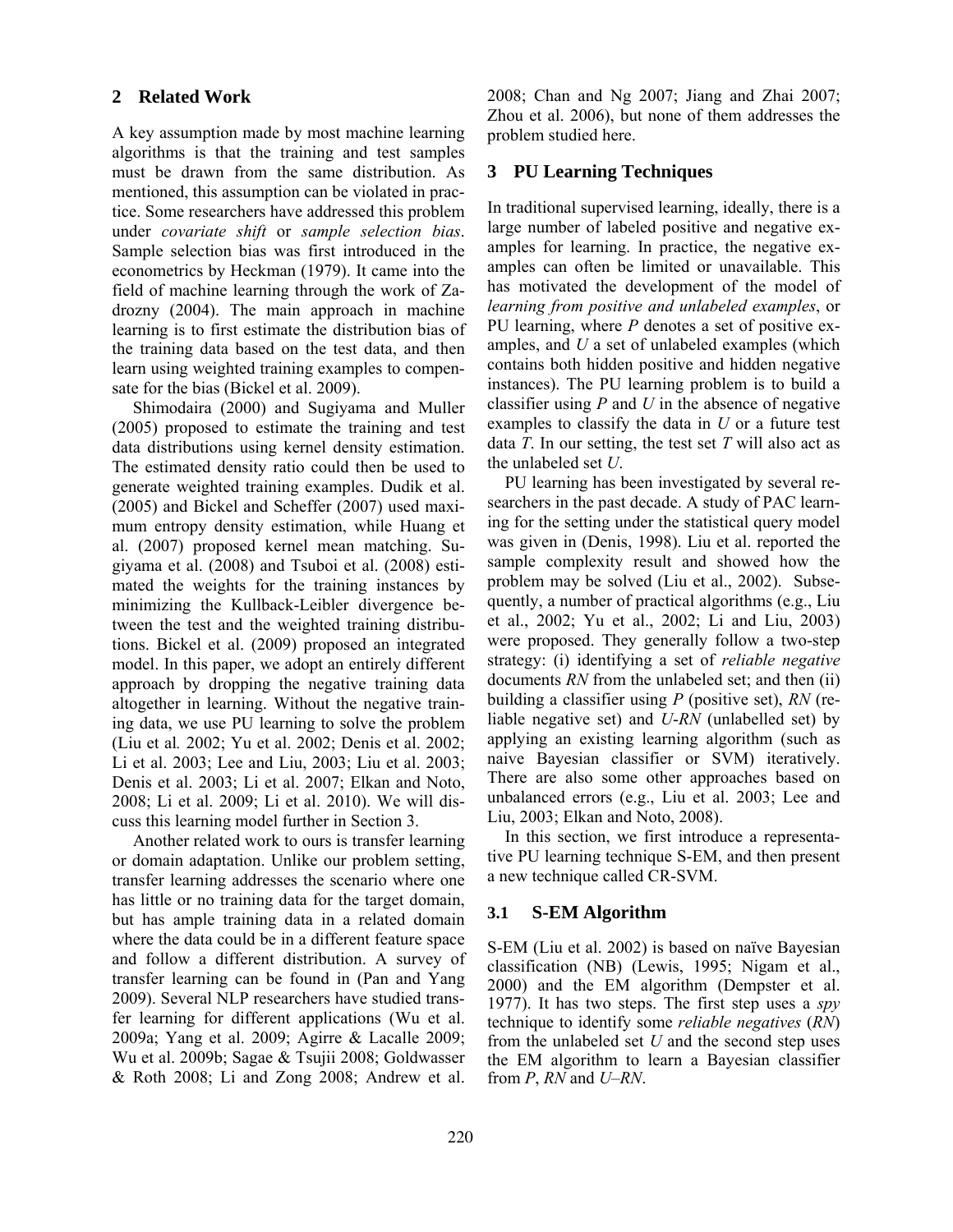# **Step 1: Extracting reliable negatives** *RN* **from** *U* **using a spy technique**

The *spy* technique in S-EM works as follows (Figure 1): First, a small set of positive examples (denoted by *SP*) called "spies" is randomly sampled from *P* (line 2). The default sampling ratio in S-EM is  $s = 15\%$ . Then, an NB classifier is built using *P*–*SP* as the positive set and *U*∪*SP* as the negative set (lines 3-5). The NB classifier is applied to classify each  $u \in U \cup SP$ , i.e., to assign a probabilistic class label  $p(+|u)$  (+ means positive) to *u*. The idea of the spy technique is as follows. Since the spy examples were from *P* and were put into *U* as negatives in building the NB classifier, they should behave similarly to the hidden positive instances in *U*. We thus can use them to find the reliable negative set *RN* from *U*. Using the probabilistic labels of spies in *SP* and an input parameter *l* (noise level), a probability threshold *t* is determined. Due to space constraints, we are unable to explain *l*. Details can be found in (Liu et al. 2002). *t* is then used to find *RN* from *U* (lines 8-10).

- 1.  $RN \leftarrow \emptyset$ ; // Reliable negative set
- 2. *SP*  $\leftarrow$  *Sample*(*P*, *s*%); // spy set
- 3. Assign each example in  $P SP$  the class label +1;
- 4. Assign each example in  $U \cup SP$  the class label -1;
- 5.  $C \leftarrow NB(P SP, U \cup SP)$ ; // Produce a NB classifier
- 6. Classify each  $u \in U \cup SP$  using *C*;
- 7. Decide a probability threshold *t* using *SP* and *l*;
- 8. **For** each  $u \in U$  **do**
- 9. **If** its probability  $p(+|u) < t$  **then**
- 10.  $RN \leftarrow RN \cup \{u\};$

**Figure 1.** Spy technique for extracting *RN* from *U*

### **Step 2: Learning using the EM algorithm**

Given the positive set  $P$ , the reliable negative set *RN,* and the remaining unlabeled set *U*–*RN*, we run EM using NB as the base learning algorithm.

The naive Bayesian (NB) method is an effective text classification algorithm. There are two different NB models, namely, the multinomial NB and the multi-variate Bernoulli NB. In this paper, we use the multinomial NB since it has been observed to perform consistently better than the multivariate Bernoulli NB (Nigam et al., 2000).

Given a set of training documents *D*, each document  $d_i \in D$  is an ordered list of words. We use  $w_{d_i,k}$  to denote the word in position *k* of  $d_i$ , where each word is from the vocabulary  $V = \{w_1, \ldots, w_{|v|}\},\$ which is the set of all words considered in classifi-

- 1. Each document in *P* is assigned the class label 1;
- 2. Each document in *RN* is assigned the class label −1;
- 3. Learn an initial NB classifier *f* from *P* and *RN*, using Equations (1) and (2);
- 4. **Repeat**
- 5. **For** each document  $d_i$  in *U-RN* **do**  $\#$ **E-Step** 6. Using the current classifier *f* compute  $Pr(c_j|d_i)$  using Equation (3);
- 7. Learn a new NB classifier *f* from *P, RN* and *U-RN* by computing  $Pr(c_i)$  and  $Pr(w_i|c_i)$ , using Equations (1) and (2);  $\mathcal{U}$ **M-Step**
- 8. **Until** the classifier parameters stabilize
- 9. The last iteration of EM gives the final classifier *f* ;
- 10. **For** each document  $d_i$  in  $U$  **do**
- 11. **If** its probability  $Pr(+|d_i) \ge 0.5$  then
- 12. Output  $d_i$  as a positive document;
- 13. **else** Output *di* as a negative document

**Figure 2.** EM algorithm with the NB classifier

cation. We also have a set of classes  $C = \{c_1, c_2\}$ representing positive and negative classes. For classification, we compute the posterior probability  $Pr(c_i|d_i)$ . Based on the Bayes rule and multinomial model, we have

$$
Pr(c_j) = \frac{\sum_{i=1}^{|D|} Pr(c_j | d_i)}{|D|}
$$
 (1)

and with Laplacian smoothing,

$$
Pr(w_i | c_j) = \frac{1 + \sum_{i=1}^{|D|} N(w_i, d_i) Pr(c_j | d_i)}{|V| + \sum_{s=1}^{|V|} \sum_{i=1}^{|D|} N(w_s, d_i) Pr(c_j | d_i)}
$$
(2)

where  $N(w_t, d_i)$  is the number of times that the word *w<sub>t</sub>* occurs in document *d<sub>i</sub>*, and  $Pr(c_j|d_i) \in \{0,1\}$  depending on the class label of the document. Assuming that probabilities of words are independent given the class, we have the NB classifier:

$$
Pr(c_j | d_i) = \frac{Pr(c_j) \prod_{k=1}^{|d_i|} Pr(w_{d_i,k} | c_j)}{\sum_{r=1}^{|C|} Pr(c_r) \prod_{k=1}^{|d_i|} Pr(w_{d_i,k} | c_r)}
$$
(3)

EM (Dempster et al. 1977) is a popular class of iterative algorithms for maximum likelihood estimation in problems with incomplete data. It is often used to address missing values in the data by computing expected values using the existing values. The EM algorithm consists of two steps, the E*-*step and the M*-*step. The E*-*step fills in the missing data, and M-step re-estimated the parameters. This process is iterated till satisfaction (i.e. convergence). For NB, the steps used by EM are identical to those used to build the classifier (equations (3) for the E*-*step, and equations (1) and (2) for the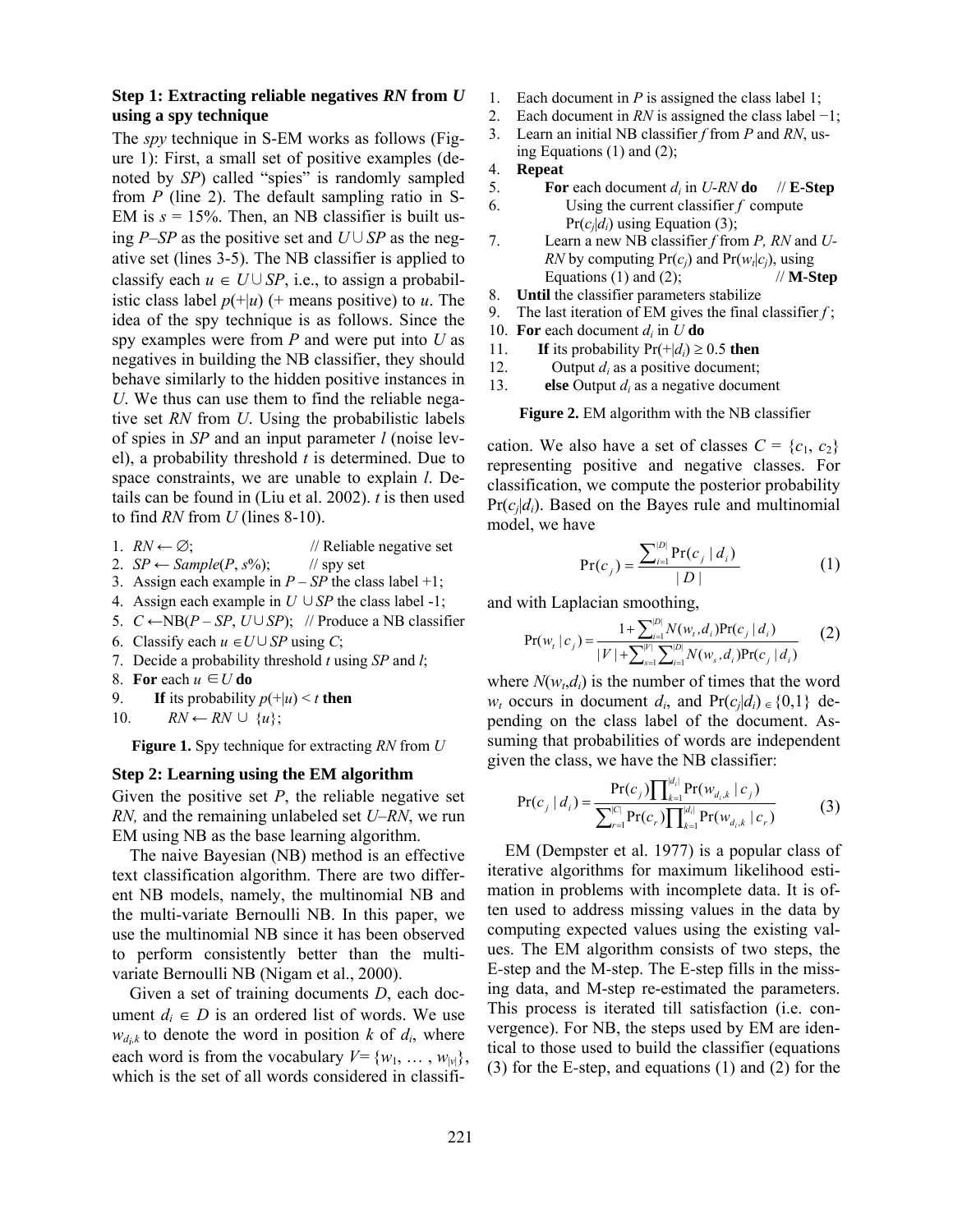M-step). In EM,  $Pr(c_i|d_i)$  takes the value in [0, 1] instead of  $\{0, 1\}$  in all the three equations.

The algorithm for the second step of S-EM is given in Figure 2. Lines 1-3 build a NB classifier *f* using *P* and *RN*. Lines 4-8 run EM until convergence. Finally, the converged classifier is used to classify the unlabeled set *U* (lines 10-13).

## **3.2 Proposed CR-SVM**

As we will see in the experiment section, the performance of S-EM can be weak in some cases. This is due to the mixture model assumption of its NB classifier (Nigam et al. 2000), which requires that the mixture components and classes be of oneto-one correspondence. Intuitively, this means that each class should come from a distinctive distribution rather than a mixture of multiple distributions. In our setting, however, the negative class often has documents of mixed topics, e.g., representing the broad class of everything else except the topic(s) represented by the positive class.

There are some existing PU learning methods based on SVM which can deal with this problem, e.g., Roc-SVM (Li and Liu, 2003). Like S-EM, Roc-SVM also has two steps. The first step uses Rocchio classification (Rocchio, 1971) to find a set of reliable negatives *RN* from *U*. In particular, this method treats the entire unlabeled set *U* as negative documents and then uses the positive set *P* and the unlabeled set *U* as the training data to build a Rocchio classifier. The classifier is subsequently applied to classify the unlabeled set *U*. Those documents that are classified as negative are then considered as reliable negative examples *RN*. The second step of Roc-SVM runs SVM iteratively (instead of EM). Unlike NB, SVM does not make any distributional assumption.

However, Roc-SVM does not do well due to the weakness of its first step in finding a good set of reliable negatives *RN*. This motivates us to propose a new SVM based method CR-SVM to detect a better quality *RN* set. The second step of CR-SVM is similar to that in Roc-SVM.

# **Step 1: Extracting reliable negatives** *RN* **from** *U* **using Cosine and Rocchio**

The first step of the proposed CR-SVM algorithm for finding a *RN* set consists of two sub-steps:

**Sub-step 1** (extracting the potential negative set *PN* using the *cosine similarity*): Given the positive set *P* and the unlabeled set *U*, we extract a set of potential negatives *PN* from *U* by computing the similarities of the unlabeled documents in *U* and the positive documents in *P*. The idea is that those documents in *U* that are very dissimilar to the documents in *P* are likely to be negative.

1.  $PN = \emptyset$ ;

4.

- 2. Represent each document in *P* and *U* as vectors using the TF-IDF representation;
- 3. **For** each  $\mathbf{d}_i \in P$  **do** 
	- $= \frac{1}{|P|} * \sum_{j=1}^{|P|} \frac{d}{||d_j||}$  $\frac{1}{P}$   $\ast$   $\sum_{i=1}^{\infty} \frac{a_{i}}{\parallel d_{i}}$  $\mathbf{p} \mathbf{r} = \frac{1}{n} \mathbf{r} \sum_{i=1}^{|P|} \frac{\mathbf{d}}{n}$

5. 
$$
\mathbf{pr} = \mathbf{pr} / \parallel \mathbf{pr} \parallel_{2}
$$
;

- 6. **For** each  $\mathbf{d}_i \in P$  **do**
- 7. compute *cos*(**pr**, **d***j*) using Equation (4);

 $j = 1$  || **u**  $j$ 

- 8. Sort all the documents  $\mathbf{d}_i \in P$  according to  $cos(\mathbf{pr}, \mathbf{d}_i)$ in decreasing order;
- 9.  $\omega = \cos(\mathbf{pr}, \mathbf{d}_p)$  where  $\mathbf{d}_p$  is ranked in the position of  $(1 - l)^*|P|;$
- 10. **For** each  $\mathbf{d}_i \in U$  **do**
- 11. **If**  $cos(\mathbf{pr}, \mathbf{d}_i) < \omega$  then

12. 
$$
PN = PN \cup \{\mathbf{d}_i\}
$$

**Figure 3.** Extracting potential negatives *PN* from *U*

The detailed algorithm is given in Figure 3. Each document in *P* and *U* is first represented as a vector  $\mathbf{d} = (q_1, q_2, ..., q_n)$  using the TF-IDF scheme (Salton 1986). Each element *qi* (*i*=1, 2, …, *n*) in **d** represents a word feature *wi*. A positive representative vector (**pr**) is built by summing up the documents in *P* and normalizing it (lines 3-5). Lines 6-7 compute the similarities of each document **d***j* in *P*  with **pr** using the cosine similarity,  $cos(\mathbf{pr}, \mathbf{d}_i)$ .

Line 8 sorts the documents in *P* according to their  $cos(\mathbf{pr}, \mathbf{d}_i)$  values. We want to filter away as many as possible hidden positive documents from *U* so that we can obtain a very pure negative set. Since the hidden positives in *U* should have the same behaviors as the positives in *P* in terms of their similarities to **pr**, we set their minimum similarity as the threshold value *ω* which is the minimum similarity before a document is considered as a potential negative document:

$$
\omega = \min_{j=1}^{|P|} \cos(\mathbf{pr}, \mathbf{d}_j), \mathbf{d}_j \in P \tag{4}
$$

In a noiseless scenario, using the minimum similarity is acceptable. However, most real-life applications contain outliers and noisy artifacts. Using the absolute minimum similarity may be unreliable; the similarity *cos*(**pr**, **d***j*) of an outlier docu-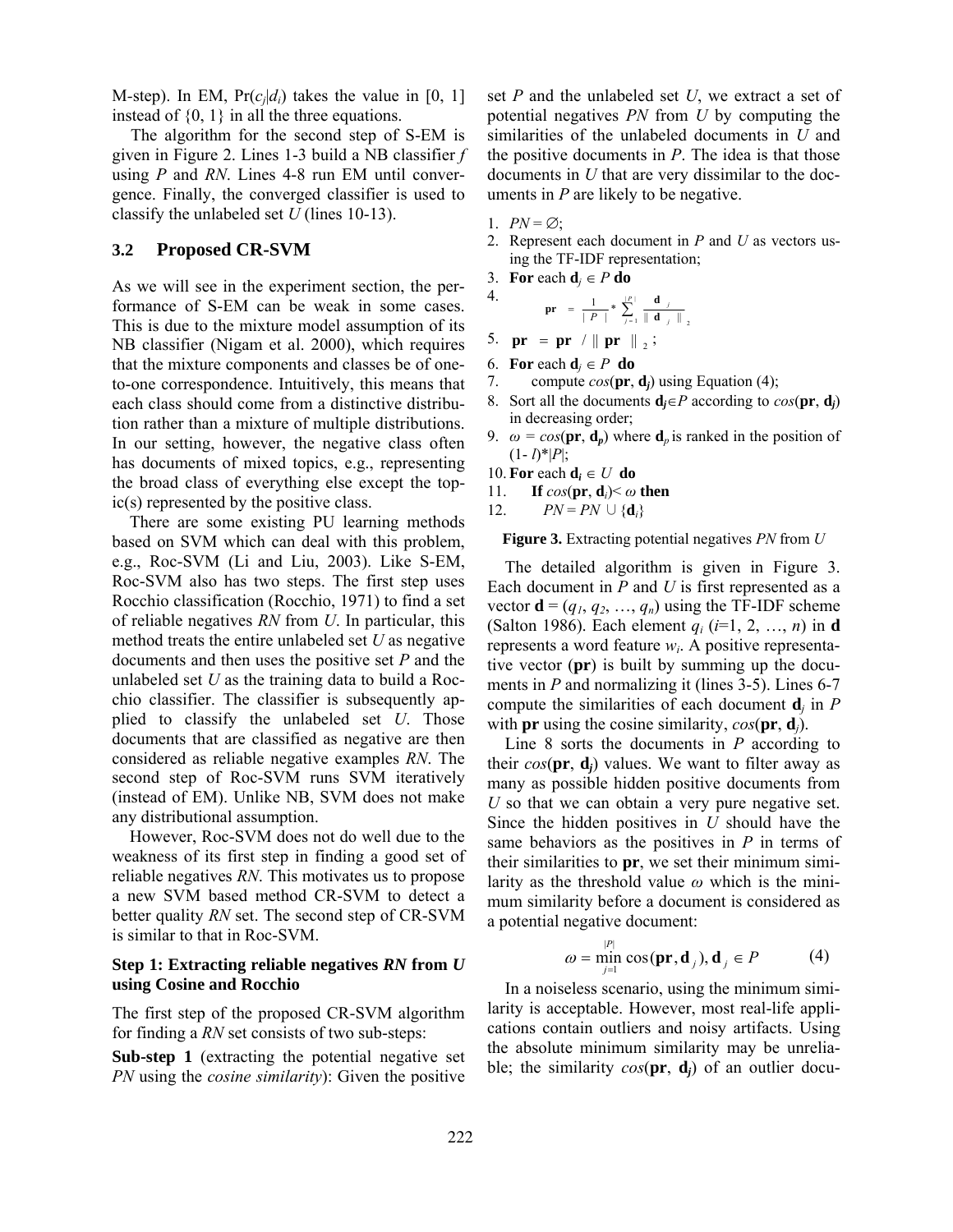- 1.  $RN = \emptyset$ ;
- 2. Represent each document in *P*, *PN* and *U* as vectors using the TF-IDF representation;

*j*

3. 
$$
\mathbf{p} = \alpha \frac{1}{|P|} \sum_{\mathbf{d}_j \in P} \frac{\mathbf{d}_j}{\|\mathbf{d}_j\|} - \beta \frac{1}{|PN|} \sum_{\mathbf{d}_i \in PN} \frac{\mathbf{d}_i}{\|\mathbf{d}_i\|};
$$
4. 
$$
\frac{1}{|P|} \sum_{\mathbf{d}_i \in P} \frac{\mathbf{d}_i}{\|\mathbf{d}_i\|} = \frac{1}{|P|} \sum_{\mathbf{d}_i \in P} \frac{\mathbf{d}_i}{\|\mathbf{d}_i\|} = \frac{1}{|P|} \sum_{\mathbf{d}_i \in P} \frac{\mathbf{d}_i}{\|\mathbf{d}_i\|} = \frac{1}{|P|} \sum_{\mathbf{d}_i \in P} \frac{\mathbf{d}_i}{\|\mathbf{d}_i\|} = \frac{1}{|P|} \sum_{\mathbf{d}_i \in P} \frac{\mathbf{d}_i}{\|\mathbf{d}_i\|} = \frac{1}{|P|} \sum_{\mathbf{d}_i \in P} \frac{\mathbf{d}_i}{\|\mathbf{d}_i\|} = \frac{1}{|P|} \sum_{\mathbf{d}_i \in P} \frac{\mathbf{d}_i}{\|\mathbf{d}_i\|} = \frac{1}{|P|} \sum_{\mathbf{d}_i \in P} \frac{\mathbf{d}_i}{\|\mathbf{d}_i\|} = \frac{1}{|P|} \sum_{\mathbf{d}_i \in P} \frac{\mathbf{d}_i}{\|\mathbf{d}_i\|} = \frac{1}{|P|} \sum_{\mathbf{d}_i \in P} \frac{\mathbf{d}_i}{\|\mathbf{d}_i\|} = \frac{1}{|P|} \sum_{\mathbf{d}_i \in P} \frac{\mathbf{d}_i}{\|\mathbf{d}_i\|} = \frac{1}{|P|} \sum_{\mathbf{d}_i \in P} \frac{\mathbf{d}_i}{\|\mathbf{d}_i\|} = \frac{1}{|P|} \sum_{\mathbf{d}_i \in P} \frac{\mathbf{d}_i}{\|\mathbf{d}_i\|} = \frac{1}{|P|} \sum_{\mathbf{d}_i \in P} \frac{\mathbf{d}_i}{\|\mathbf{d}_i\|} = \frac{1}{|P|} \sum_{\mathbf{d}_
$$

$$
\mathbf{a} = \alpha \frac{1}{\|PN\|} \sum_{\mathbf{d}_i \in PN} \frac{\mathbf{d}_i}{\|\mathbf{d}_i\|} - \beta \frac{1}{\|P\|} \sum_{\mathbf{d}_i \in P} \frac{\mathbf{d}_i}{\|\mathbf{d}_i\|}
$$

5. **For** each  $\mathbf{d}_i \in U$  **do** 

6. **If**  $cos(\mathbf{d}_i, \mathbf{n}) > cos(\mathbf{d}_i, \mathbf{p})$  then

7.  $RN = RN \cup \{\mathbf{d}_i\}$ 

**Figure 4.** Identifying *RN* using the Rocchio classifier

ment  $\mathbf{d}_i$  in *P* could be near 0 or smaller than most (or even all) negative documents. It would therefore be prudent to ignore a small percentage *l* of the documents in *P* most dissimilar to the representative positive (**pr**) and assume them as noise or outliers. Since we do not know the noise level of the data, to be safe, we use a noise level  $l = 5\%$  as the default. The final classification result is not sensitive to *l* as long as it is not too big. In line 9, we use the noise level *l* to decide on a suitable *ω*. Then, for each document  $d_i$  in U, if its cosine similarity  $cos(\mathbf{pr}, \mathbf{d}_i) \leq \omega$ , we regard it as a potential negative and store it in *PN* (lines 10-12).

Our experiment results showed that *PN* is still not sufficient or big enough for accurate PU learning. Thus, we need to do a bit more work to find the final *RN*.

**Sub-step 2** (extracting the final reliable negative set *RN* from *U* using Rocchio with *PN*): At this point, we have a positive set *P* and a potential negative set *PN* where *PN* is a purer negative set than *U*. To extract the final reliable negatives, we employ the Rocchio classification to build a classifier *RC* using *P* and *PN* (We do not use SVM here as it is very sensitive to the noise in *PN*). Those documents in *U* that are classified as negatives by *RC* will then be regarded as reliable negatives, and stored in set *RN.* 

The algorithm for this sub-step is given in Figure 4. Following the Rocchio formula, a positive and a negative prototype vectors **p** and **n** are built (lines 3 and 4), which are used to classify the documents in *U* (lines 5-7).  $\alpha$  and  $\beta$  are parameters for adjusting the relative impact of the positive and negative examples. In this work, we use  $\alpha = 16$  and  $\beta$  = 4 as recommended in (Buckley et al. 1994).

#### **Step 2: Learning by running SVM iteratively**

This step is similar to that in Roc-SVM, building

the final classifier by running SVM iteratively with the sets *P*, *RN* and the remaining unlabeled set *Q*  $(Q = U - RN)$ .

The algorithm is given in Figure 5. We run SVM classifiers  $S_i$  (line 3) iteratively to extract more and more negative documents from *Q*. The iteration stops when no more negative documents can be extracted from *Q* (line 5). There is, however, a danger in running SVM iteratively, as SVM is quite sensitive to noise. It is possible that during some iteration, SVM is misled by noisy data to extract many positive documents from *Q* and put them in the negative set *RN*. If this happens, the final SVM classifier will be inferior. As such, we employ a test to decide whether to keep the first SVM classifier or the final one. To do so, we use the final SVM classifier obtained at convergence (called  $S<sub>last</sub>$ , line 9) to classify the positive set *P* to see if many positive documents in *P* are classified as negatives. Roc-SVM chooses 5% as the threshold, so CR-SVM also uses this threshold. If there are 5% of positive documents (5%\*|*P*|) in *P* that are classified as negative, it indicates that SVM has gone wrong and we should use the first SVM classifier  $(S_1)$ . In our experience, the first classifier is always quite strong; good results can therefore be achieved even without catching the last (possibly better) classifier.

The main difference between Roc-SVM and CR-SVM is that Roc-SVM does not produce *PN*. It simply treats the unlabeled set *U* as negatives for extracting *RN*. Since *PN* is clearly a purer negative set than *U*, the use of *PN* by CR-SVM helps extract a better quality reliable negative set *RN* which subsequently allows the final classifier of CR-SVM to give better results than Roc-SVM.

Note that the methods (S-EM and CR-SVM) are all two-step algorithms in which the first step and the second step are independent of each other. The algorithm for the second step basically needs a good set of reliable negatives *RN* extracted from *U*. This means that one can pick any algorithm for the first step to work with any algorithm for the second step. For example, we can also have CR-EM which uses the algorithm (shown in Figures 3 and 4) of the first step of CR-SVM to combine with the algorithm of the second step of S-EM. CR-EM actually works quite well as it is also able to exploit the more accurate reliable negative set *RN* extracted using cosine and Rocchio.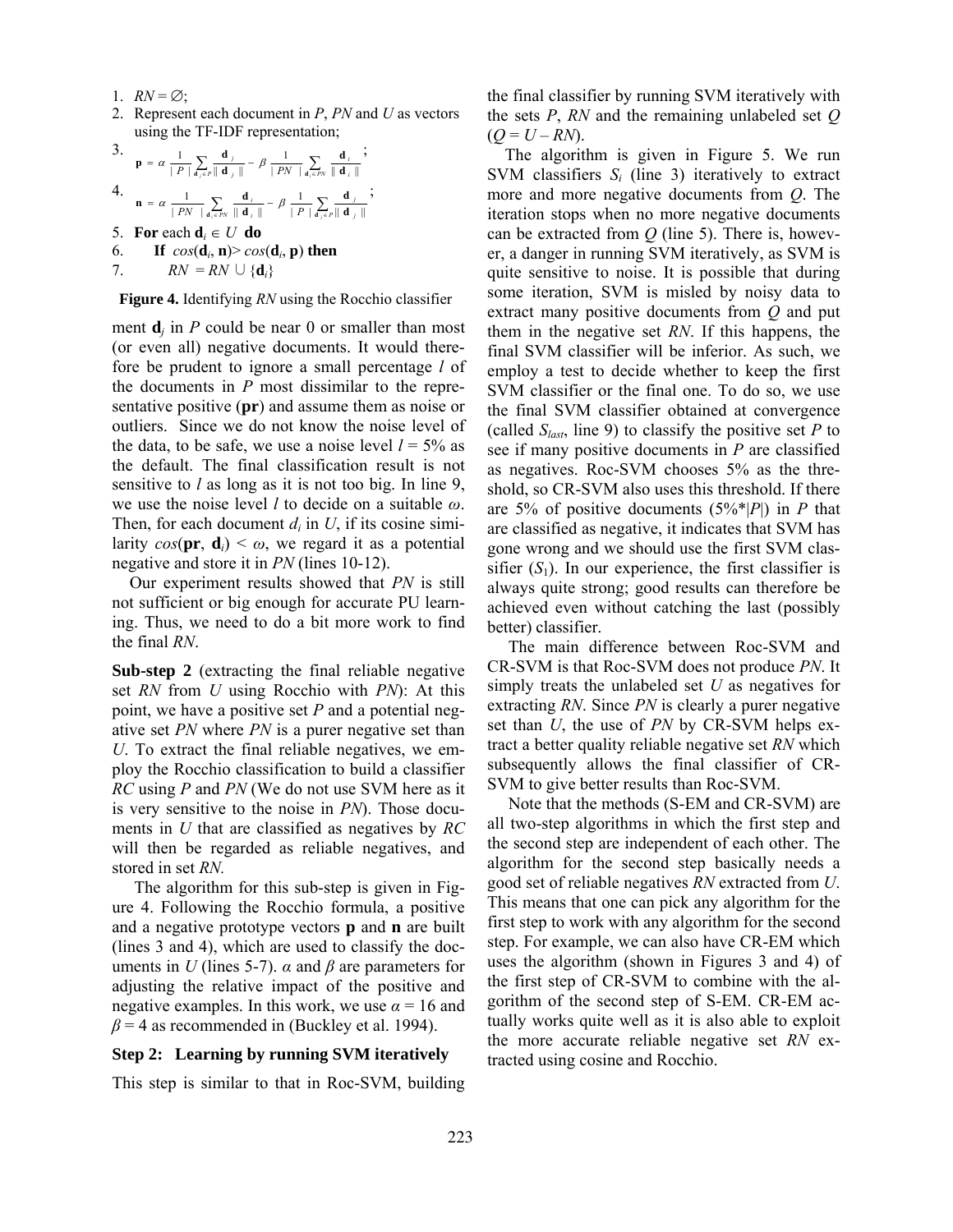### **4 Empirical Evaluation**

We now present the experimental results to support our claim that negative training data is not needed and can even harm text classification. We also show the effectiveness of the proposed PU learning methods CR-SVM and CR-EM. The following methods are compared: (1) traditional supervised learning methods SVM and NB which use both positive and negative training data; (2) PU learning methods, including two existing methods S-EM and Roc-SVM and two new methods CR-SVM and CR-EM, and (3) one-class SVM (Schölkop et al., 1999) where only positive training data is used in learning (the unlabeled set is not used at all).

We used  $LIBSVM<sup>1</sup>$  for SVM and one-class SVM, and two publicly available  $2$  PU learning techniques S-EM and Roc-SVM. Note that we do not compare with some other PU learning methods such as those in (Liu et al. 2003, Lee and Liu, 2003 and Elkan and Noto, 2008) as the purpose of this paper is not to find the best PU learning method but to show that PU learning can address our special sample selection bias problem. Our current methods already do very well for this purpose.

#### **4.1 Datasets and Experimental Settings**

We used two well-known benchmark data collections for text classification, the Reuters-21578 collection  $3$  and the 20 Newsgroup collection  $4$ . Reuters-21578 contains 21578 documents. We used the most populous 10 out of the 135 categories following the common practice of other researchers. 20 Newsgroup has 11997 documents from 20 discussion groups. The 20 groups were also categorized into 4 main categories.

We have performed two sets of experiments, and just used bag-of-words as features since our objective in this paper is not feature engineering.

(1) **Test set has** *other topic* **documents.** This set of experiments simulates the scenario in which the negative training and test samples have different distributions. We select positive, negative and *other topic* documents for Reuters and 20 Newsgroup, and produce various data sets. Using these data sets, we want to show that PU learning can do bet-

 $\overline{\phantom{a}}$ 

- 1. Every document in *P* is assigned the class label  $+1$ ;
- 2. Every document in *RN* is assigned the label –1;
- 3. Use *P* and *RN* to train a SVM classifier  $S_i$ , with  $i =$ 1 initially and  $i = i+1$  with each iteration (line 3-7);
- 4. Classify *Q* using *Si*. Let the set of documents in *Q* that are classified as negative be *W*;
- 5. **If**  $(W = \emptyset)$  then *stop*;
- 6. **else**  $Q = Q W$ ;
- 7.  $RN = RN \cup W$
- 8. goto (3);
- 9. Use the last SVM classifier  $S_{last}$  to classify *P*;
- 10. **If** more than 5% positives are classified as negative
- 11. **then** use  $S_1$  as the final classifier;
- 12. **else** use *Slast* as the final classifier;

**Figure 5.** Constructing the final classifier using SVM

ter than traditional learning that uses both positive and negative training data.

For the Reuters collection, each of the 10 categories is used as a positive class. We randomly select one or two of the remaining categories as the negative class (denoted by Neg 1 or Neg 2), and then we randomly choose some documents from the rest of the categories as *other topic* documents. These *other topic* documents are regarded as negatives and added to the test set but not to the negative training data. They thus introduce a different distribution to the negative test data. We generated 20 data sets (10\*2) for our experiments this way.

The 20 Newsgroup collection has 4 main categories with sub-categories<sup>5</sup>; the sub-categories in the same main category are relatively similar to each other. We are able to simulate two scenarios: (1) the *other topic* documents are similar to the negative class documents (*similar case*), and (2) the *other topic* documents are quite different from the negative class documents (*different case*). This allows us to investigate whether the classification results will be affected when the *other topic* documents are somewhat similar or vastly different from the negative training set. To create the training and test data for our experiments, we randomly select one sub-category from a main category (*cat* 1) as the positive class, and one (or two) subcategory from another category (*cat* 2) as the negative class (again denoted by Neg 1 or Neg 2). For the *other topics*, we randomly choose some docu-

 $\overline{\phantom{a}}$ 

 $\frac{1 \text{ http://www.csie.ntu.edu,tw/~cjlin/libsum/  
2 \text{ http://www.cs.uic.edu/~liub/LPU/LPU-download.html  
3 \text{ http://www.research.att.com/~lewis/reuters21578.html  
4 \text{ http://people.csail.mit.edu/irennie/20Newsgroups/$ 

<sup>&</sup>lt;sup>5</sup> The four main categories and their corresponding subcategories are: *computer* (graphics, os, ibmpc.hardware, mac.hardware, windows.x), *recreation* (autos, motorcycles, baseball, hockey), *science* (crypt, electronics, med, space), and *talk* (politics.misc, politics.guns, politics.mideast, religion).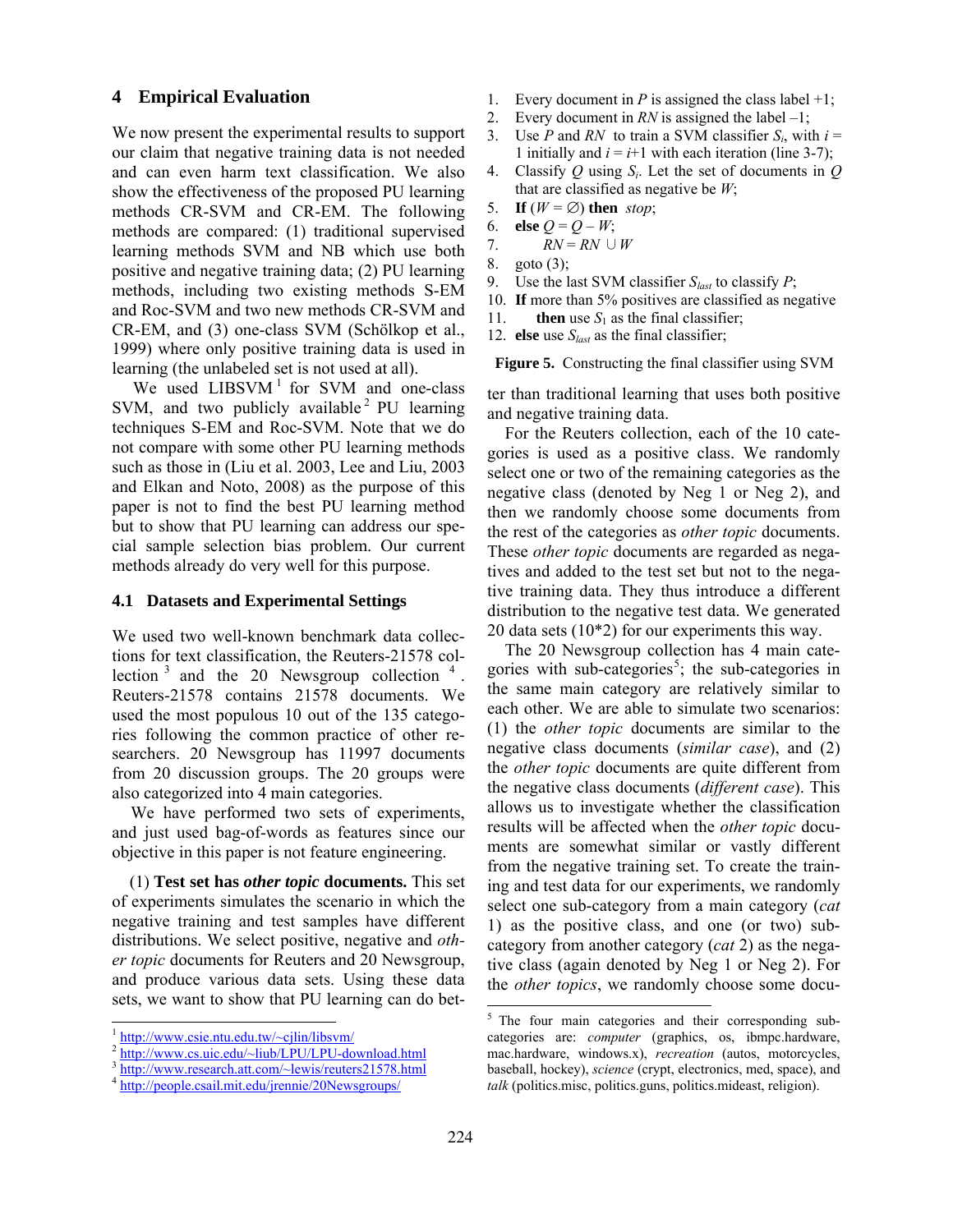ments from the remaining sub-categories of *cat* 2 for the *similar case*, and some documents from a randomly chosen different category (*cat* 3) (as the *other topic* documents) for the *different case*. We generated 8 data sets (4\*2) for the *similar case*, and 8 data sets (4\*2) for the *different case*.

The training and test sets are then constructed as follows: we partition the positive (and similarly for the negative) class documents into two standard subsets: 70% for training and 30% for testing. In order to create different experimental settings, we vary the number of the *other topic* documents that are added to the test set as negatives, controlled by a parameter  $\alpha$ , which is a percentage of |*TN*|, where |*TN*| is the size of the negative test set without the *other topic* documents. That is, the number of *other topic* documents added is  $\alpha \times |TN|$ .

(2) **Test set has no** *other topic* **documents.** This set of experiments is the traditional classification in which the training and test data have the same distribution. We employ the same data sets as in (1) but without having any *other topic* documents in the test set. Here we want to show that PU learning can do equally well without using the negative training data even in the traditional setting.

# **4.2 Results with** *Other Topic* **Documents in Test Set**

We show the results for experiment set (1), i.e. the distributions of the negative training and test data are different (caused by the inclusion of *other topic* documents in the test set, or the addition of *other topic* documents to complement existing negatives in the test set). The evaluation metric is the F-score on the positive class (Bollmann and Cherniavsky, 1981), which is commonly used for evaluating text classification.

### **4.2.1 Results on the Reuters data**

Figure 6 shows the comparison results when the negative class contains only one category of documents (Neg 1), while Figure 7 shows the results when the negative class contains documents from two categories (Neg 2) in the Reuters collection. The data points in the figures are the averages of the results from the corresponding datasets.

Our proposed method CR-SVM is shown to perform consistently better than the other techniques. When the size of the *other topic* documents (*x*axis) in the test set increases, the F-scores of the two traditional learning methods SVM and NB decreased much more dramatically as compared with the PU learning techniques. The traditional learning models were clearly unable to handle different distributions for training and test data. Among the PU learning techniques, the proposed CR-SVM gave the best results consistently. Roc-SVM did not do consistently well as it did not manage to find high quality reliable negatives *RN*  sometimes. The EM based methods (CR-EM and S-EM) performed well in the case when we had only one negative class (Figure 6). However, it did not do well in the situation where there were two negative classes (Figure 7) due to the underlying mixture model assumption of the naïve Bayesian classifier. One-class SVM (OSVM) performed poorly because it did not exploit the useful information in the unlabeled set at all.



**Figure 6**. Results of Neg 1 using the Reuter data



**Figure 7**. Results of Neg 2 using the Reuter data

#### **4.2.2 Results on 20 Newsgroup data**

Recall that for the 20 Newsgroup data, we have two settings: *similar case* and *different case*.

**Similar case:** Here, the *other topic* documents are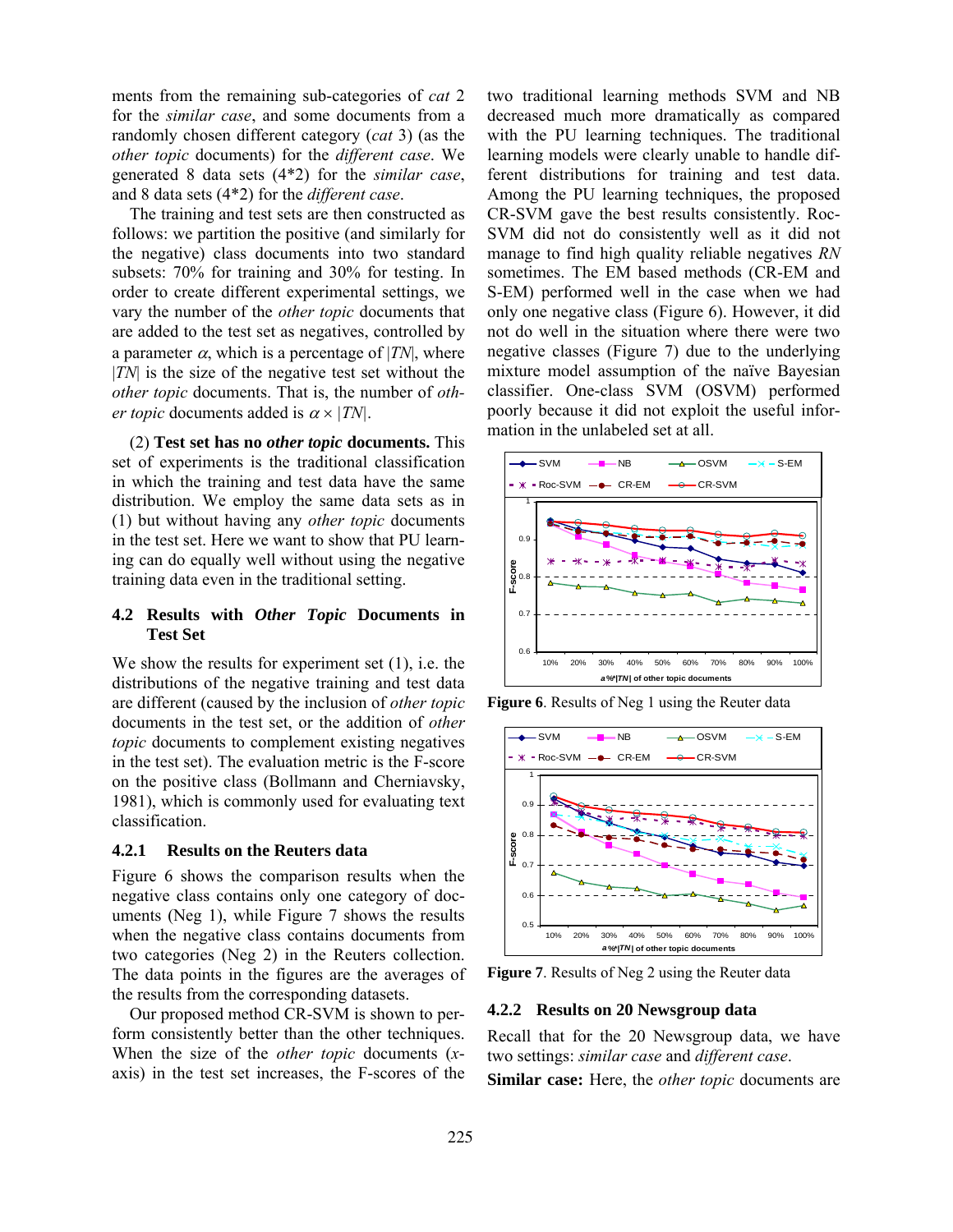similar to the *negative* class documents, as they belong to the same main category.

The comparison results are given in Figure 8 (Neg 1) and Figure 9 (Neg 2). We observe that CR-EM, S-EM and CR-SVM all performed well. EM based methods (CR-EM and S-EM) have a slight edge over CR-SVM. Again, the F-scores of the traditional supervised learning (SVM and NB) deteriorated when more *other topic* documents were added to the test set, while CR-EM, S-EM and CR-SVM were able to remain unaffected and maintained roughly constant F-scores. When the negative class contained documents from two categories (Neg 2), the F-scores of the traditional learning dropped even more rapidly. Both Roc-SVM and One-class SVM (OSVM) performed poorly, due to the same reasons given previously.



**Figure 8.** Results of Neg 1, *similar case* – using the 20 Newsgroup data



**Figure 9.** Results of Neg 2, *similar case* – using the 20 Newsgroup data

**Different case:** In this case, the *other topic* documents are quite different from the negative class documents, since they are originated from different main categories.

The results are shown in Figures 10 (Neg 1) and 11 (Neg 2). The trends are similar to those for the *similar case*, except that the performance of the traditional supervised learning methods (SVM and NB) dropped even more rapidly with more *other topic* documents. As the *other topic* documents have very different distributions from the negatives in the training set in this case, they really confused the traditional classifiers. In contrast, the three PU learning techniques were still able to perform consistently well, regardless of the number of *other topic* documents added to the test data.



**Figure 10.** Results of Neg 1, *different case* – using the 20 Newsgroup data



**Figure 11.** Results of Neg 2, *different case* – using the 20 Newsgroup data

In summary, the results showed that learning with negative training data based on the traditional paradigm actually harms classification when the identical distribution assumption does not hold.

# **4.3 Results without** *Other Topic* **Documents in Test Set**

Given an application, one may not know whether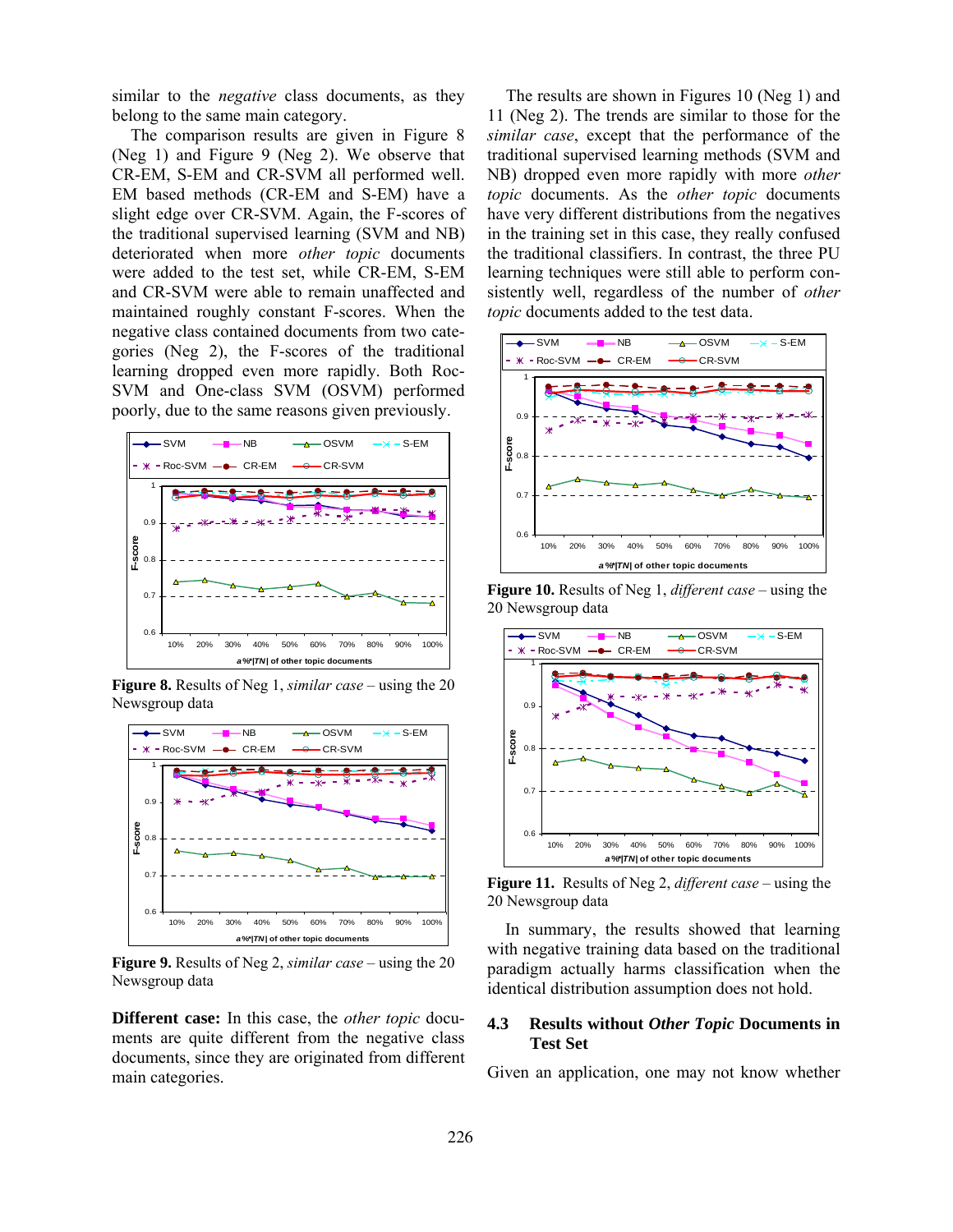the identical distribution assumption holds. The above results showed that PU learning is better when it does not hold. How about when the assumption does hold? To find out, we compared the results of SVM, NB, and three PU learning methods using the datasets without any *other topic* documents added to the test set. In this case, the training and test data distributions are the same.

Table 1 shows the results for this scenario. Note that for PU learning, the negative training data were not used. The traditional supervised learning techniques (SVM and NB), which made full use of the positive and negative training data, only performed just about 1-2% better than the PU learning method CR-SVM (which is not statistically significant based on paired *t*-test). This suggests that we can do away with negative training data, since PU learning can perform equally well without them. This has practical importance since the full coverage of negative training data is hard to find and to label in many applications.

From the results in Figures 6–11 and Table 1, we can conclude that PU learning can be used for binary text classification without the negative training data (which can be harmful for the task). CR-SVM is our recommended PU learning method based on its generally consistent performance.

| <b>Methods</b> | <b>Reuters</b><br>(Neg 1) | <b>Reuters</b><br>(Neg 2) | 20News<br>(Neg 1) | 20News<br>(Neg 2) |
|----------------|---------------------------|---------------------------|-------------------|-------------------|
| <b>SVM</b>     | 0.971                     | 0.964                     | 0.988             | 0.990             |
| <b>NB</b>      | 0.972                     | 0.947                     | 0.988             | 0.992             |
| S-EM           | 0.952                     | 0.921                     | 0.974             | 0.975             |
| CR-EM          | 0.955                     | 0.897                     | 0.983             | 0.986             |
| CR-SVM         | 0.960                     | 0.959                     | 0.967             | 0.974             |

**Table 1.** Comparison of methods without *other* documents in test set

# **5 Conclusions**

This paper studied a special case of the sample selection bias problem in which the positive training and test distributions are the same, but the negative training and test distributions may be different. We showed that in this case, the negative training data should not be used in learning, and PU learning can be applied to this setting. A new PU learning algorithm (called CR-SVM) was also proposed to overcome the weaknesses of the current two-step algorithms.

 Our experiments showed that the traditional classification methods suffered greatly when the distributions are different for the negative training and test data, but PU learning does not. We also showed that PU learning performed equally well in the ideal case where the training and test data have identical distributions. As such, it can be advantageous to discard the potentially harmful negative training data and use PU learning for classification.

 In our future work, we plan to do more comprehensive experiments to compare the classic supervised learning and PU learning techniques with different kinds of settings, for example, by varying the ratio between positive and negative examples, as well as their sizes. It is also important to explore how to catch the best iteration of the SVM/NB classifier in the iterative running process of the algorithms. Finally, we would like to point out that it is conceivable that negative training data could still be useful in many cases. An interesting direction to explore is to somehow combine the extracted reliable negative data from the unlabeled set and the existing negative training data to further enhance learning algorithms.

# **References**

- Agirre E., Lacalle L.O. 2009. *Supervised Domain Adaption for WSD*. Proceedings of the 12th Conference of the European Chapter for Computational Linguistics (EACL09), pp 42-50*.*
- Andrew A., Nallapati R., Cohen W., 2008. *Exploiting Feature Hierarchy for Transfer Learning in Named Entity Recognition*, ACL.
- Bickel, S., Bruckner, M., and Scheffer. 2009. T. *Discriminative learning under covariate shift*. Journal of Machine Learning Research.
- Bickel S. and Scheffer T. 2007. *Dirichlet-enhanced spam filtering based on biased samples*. In Advances in Neural Information Processing Systems.
- Bollmann, P.,& Cherniavsky, V. 1981. *Measurementtheoretical investigation of the mz-metric*. Information Retrieval Research.
- Buckley, C., Salton, G., & Allan, J. 1994. *The effect of adding relevance information in a relevance feedback environment*, SIGIR.
- Blum, A. and Mitchell, T. 1998. *Combining labeled and unlabeled data with co-training*. In Proc. of Computational Learning Theory, pp. 92–10.
- Chan Y. S., Ng H. T. 2007. *Domain Adaptation with Active Learning for Word Sense Disambiguation*, ACL.
- Dempster A., Laird N. and Rubin D.. 1977. *Maximum likelihood from incomplete data via the EM algorithm*, Journal of the Royal Statistical Society.
- Denis F., *PAC learning from positive statistical queries*. ALT, 1998.